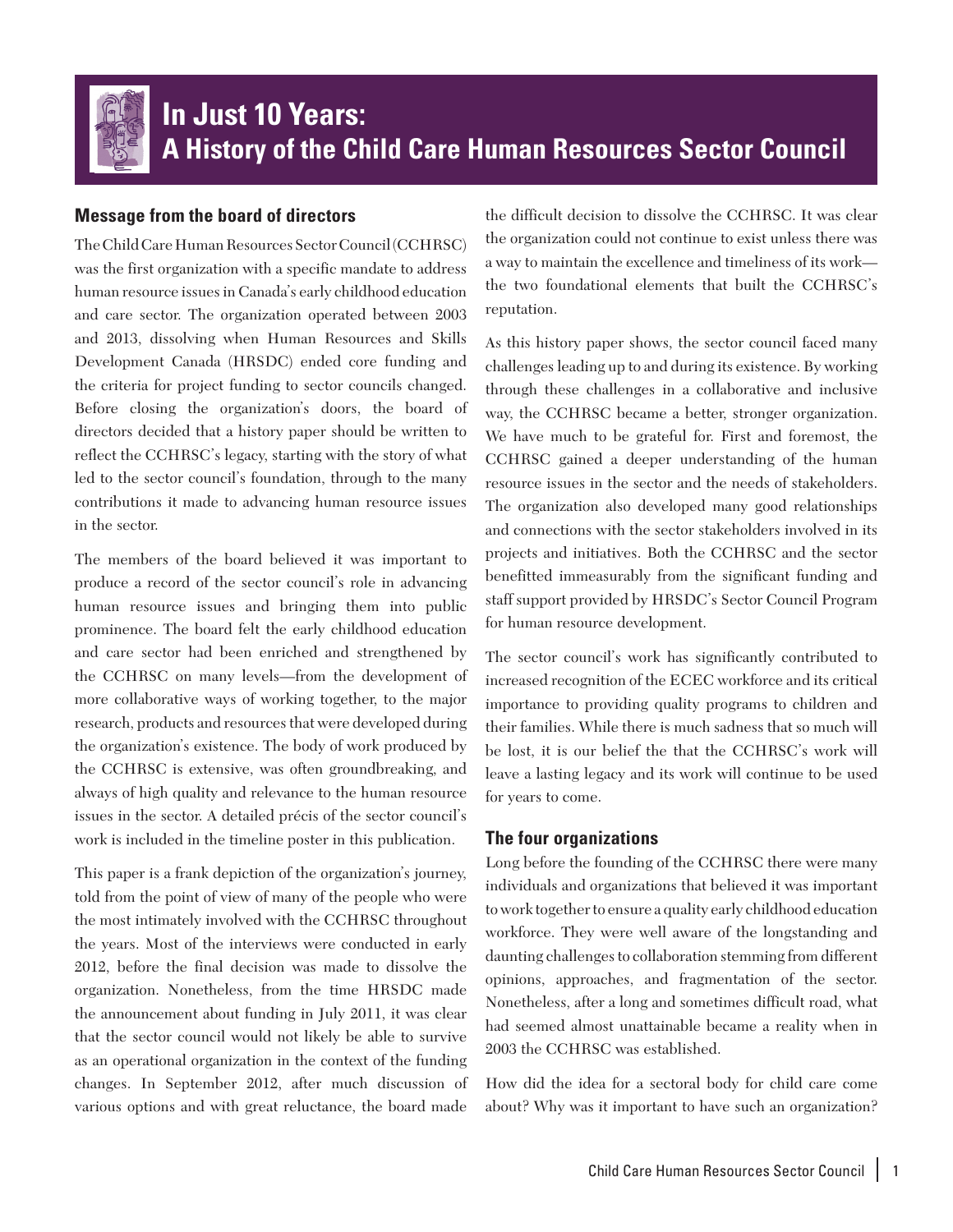What did it mean to be part of the process that eventually led to the formation of the sector council? Four organizations – the Canadian Child Care Federation (CCCF), The Child Care Advocacy Association of Canada (CCAAC), the Canadian Labour Congress (CLC), and Confédération des syndicats nationaux (CSN) – were there from the beginning of the process. They were represented on the 34-member sector study steering committee and the 11-member transition committee, which formulated the structure for the Child Care Human Resources Round Table (the sector council's predecessor), as well as contributed to the board application process that ensured regional and stakeholder representation. The four organizations were also part of the round table itself and later the Child Care Human Resources Sector Council. Their representatives talk about the early days and the impact of the CCHRSC.

## **The early days**

#### **Canadian Child Care Federation (CCCF)**

It was 1996, and the CCCF executive committee was meeting with the minister of Human Resources Development Canada, Lloyd Axworthy.

"We wanted to talk to him about the issues around child care and explain how it was underfunded and the workers undervalued," said Joanne Morris, former CCHRSC board chair, and a member of the CCCF executive at the time. (She is currently early childhood education faculty at College of the North Atlantic.) "All of a sudden, he said, 'We need a sector study.' We didn't know what he was talking about, or what a sector study was."

In fact, a series of events had just been set in motion that would see the release of the first sector study, *Our Child Care Workforce,* within the next two years, and lead to the eventual implementation of the key recommendation to establish a child care sector council.

The CCCF had always believed there needed to be an organization dedicated to human resource issues in child care. The federation itself promoted high quality child care and felt that the people working in the sector were a key ingredient to quality assurance.

The CCCF had dealt with education, training and some other aspects of human resources, but was never able to cover the full gamut of HR issues, said Don Giesbrecht, chief executive officer and president of the federation. Giesbrecht became a member of the CCHRSC board in 2012.

"One of the CCCF's strengths has always been to be able to bring the sector together and talk about the issues that affect it, and one of those issues that always came up was retention and recruitment of the workforce. The federation tried to address these issues but eventually said they [the issues] required something more than what we could do."

#### **Child Care Advocacy Association of Canada (CCAAC)**

The CCAAC thought it was a "natural partner" for any organization that would work to enhance recognition, retention and remuneration of the child care workforce, said Debra Mayer, a former CCAAC board chair and now Early Childhood Education Consultant for the Manitoba government. The association had a mandate to advocate for a universally accessible, affordable, non-profit and inclusive high quality early childhood education and care system in Canada. Implicit in this mandate was the need for respect and fair compensation for the people who work in child care.

 "When the Child Care Human Resources Round Table came into being [April 2000] it created an interface between the field, the unions that represented a portion of the field, and the broader child care advocacy movement," said Mayer, who was on the round table in 2002-2003. "Many of the advocates were feminists and their interest was very much fair treatment of women and particularly of child care workers looking after the children of the advocates, who mostly came at the issues from a parent or social justice perspective."

Mayer said the CCAAC made a number of important contributions to the Child Care Human Resources Round Table and later the sector council. The CCAAC brought an understanding of how to work with the grassroots and communicate effectively, as well as policy knowledge and analysis. It brought an understanding of the influence of public policy on human resource issues and experience around organizational development, such as putting in place bylaws. The CCAAC was a "coalition of coalitions", said Mayer, "and in a way, so was the sector council."

#### **Canadian Labour Congress (CLC)**

The labour movement has always viewed child care as an important support for unionized workers and their children.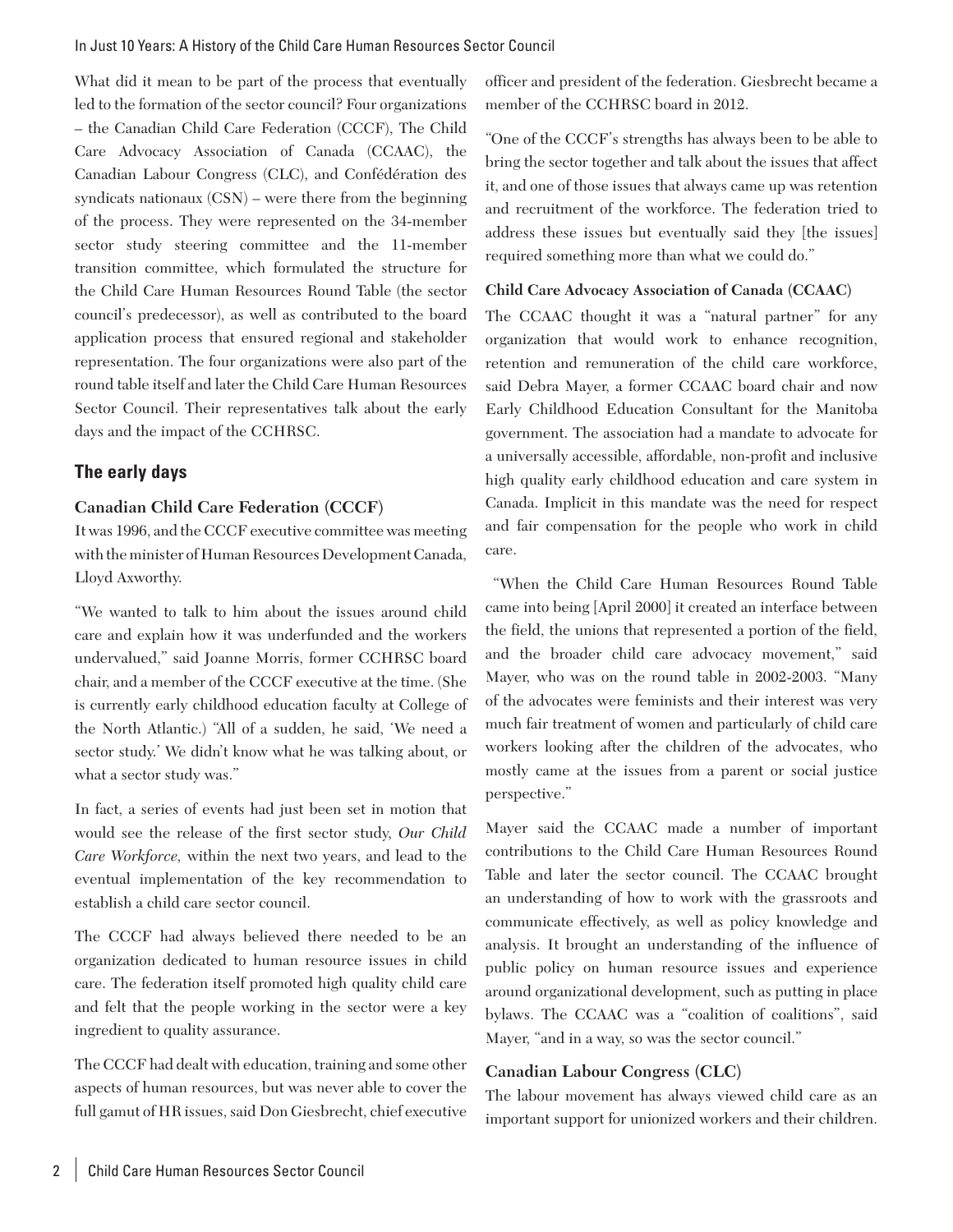Several unions also represent workers in regulated child care. So when Human Resources and Social Development Canada approached trade unionist Jamie Kass to be on the steering committee for the sector study, she immediately said yes.

"Labour often felt marginalized in terms of child care issues and we worked a lot with advocacy organizations," said Kass, then education officer for Canadian Union of Public Employees Local 2204 (representing child care workers in Ottawa-Carleton) and currently child care coordinator for the Canadian Union of Postal Workers. "It was more difficult to work with some of the other parts of the sector, but we had experience with labour market information because that's what we do."

"I felt labour could play a positive role in terms of the knowledge we brought to the sector, our gender analysis, and our understanding about human resource issues, wages and benefits, education and training, and health and safety. It was an opportunity we couldn't pass up."

Kass was brought onto the steering committee as the CLC representative, became a member of the transition committee, then the round table and eventually joined the CCHRSC board.

Setting up the sector council involved some interesting debates around the role of the organizations generally and labour in particular.

"Labour took the position—and the sector council agreed that the unions would represent the voice of early childhood educators whether unionized or not," said Kass. "The sector council had to be organizationally based and could not be a number of individuals coming together to define key issues and directions because the organizations had knowledge, brought a constituency, and represented their sector."

#### **Confédération des syndicats nationaux (CSN)**

The CSN was invited to join the steering committee for the first sector study because it had always represented the largest number of unionized early childhood educators in Québec. It was a transformational time for child care in the province, two years after the union had developed a comprehensive child care policy, and a year before the PQ government introduced its family policy that put in place an early learning and child care system with \$5-a-day (now \$7-a-day) child care.

"Those were really bubbling years," said Josée Roy, executive assistant to the CSN's executive committee, and a former sector council board member. "We were interested in becoming involved because it was the first time there would be this type of study on the workforce and it was also an opportunity for us know the sector across Canada and gather information."

Roy said that the union felt the 1996 sector study would not only provide a portrait of the predominantly female, low paid child care workforce, but that doing so would be "an important step in a long way to the recognition of the workforce." The CSN publicized the study results widely among its membership and its child care working group, and used them to advance its case for the workforce.

The union continued to work with the transition committee and the round table over the next seven years, and in 2003 became a founding member of the CCHRSC.

#### **What it meant**

#### **Canadian Child Care Federation**

The relationship between the CCHRSC and the CCCF has been a "great partnership", said Don Giesbrecht, who feels the research and data produced by the sector council enhanced the credibility of the entire sector.

"I've often used the occupational standards, for example, to talk about the complexity of the work of ECEs. It makes it concrete to say, 'Here's what you do in a typical day.' And being able to talk about the workforce across the country and the retention issues from the information in the Labour Market Update study was a critical piece—to be able to speak with certainty as to what the workforce is going through and what is happening."

Giesbrecht said that CCHRSC's studies and tools helped move the sector forward in terms of increased knowledge, a deeper analysis and providing a consistent framework for occupational standards, credentialing and training. "They've been very valuable to employers and employees, policymakers, researchers and post-secondary institutions, who have used these tools to try to bring a more coherent approach to some of the major human resource issues in the sector."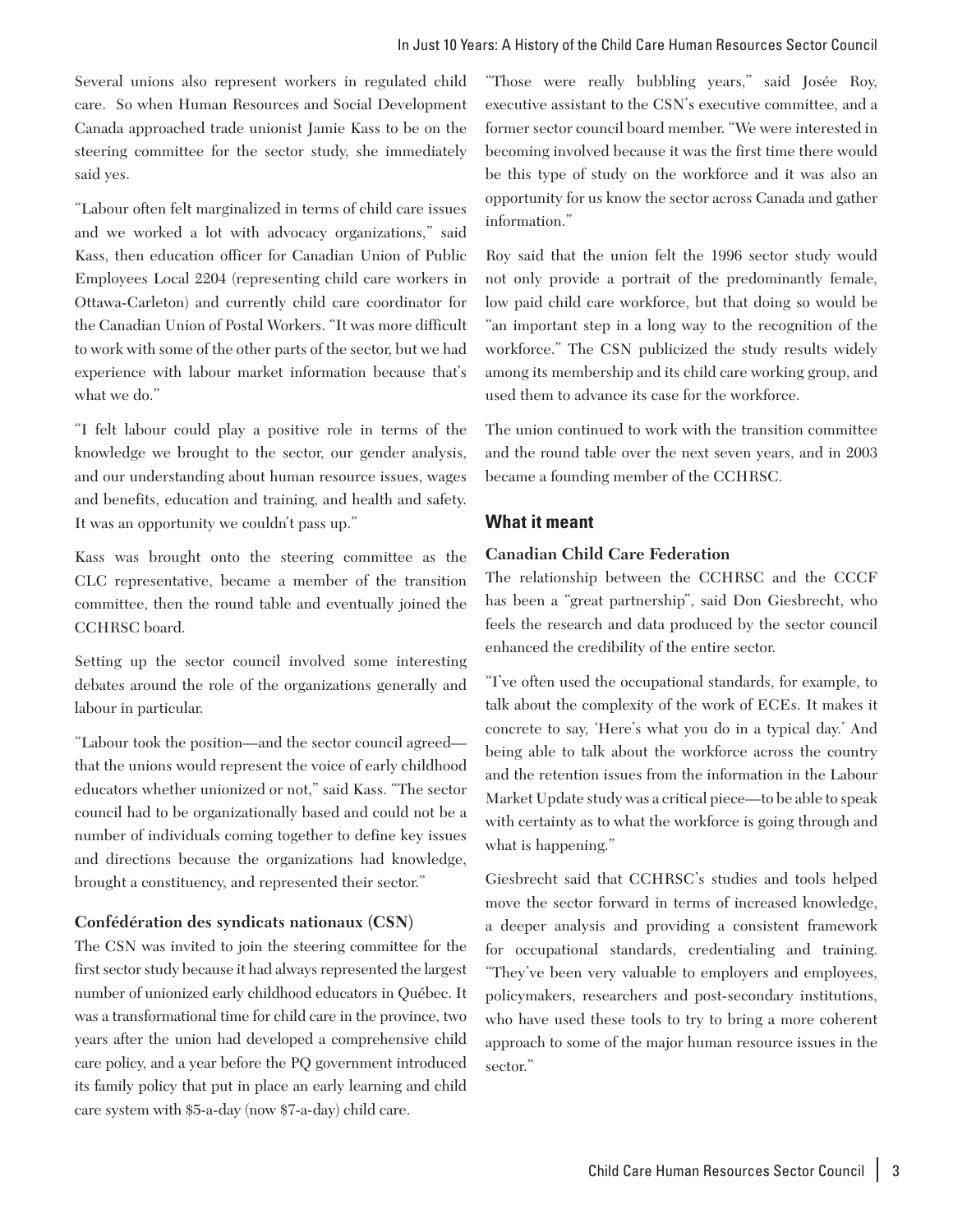## **Child Care Advocacy Association of Canada**

"The CCHRSC moved the sector forward because having concrete data was huge, and the numbers showed how things needed to changed," said Debra Mayer. "The data was a very important tool for stakeholders. Having the CCAAC name attached to the research and projects brought the advocacy message to audiences who hadn't heard it before."

Mayer also said she feels the strength of the sector council was its inclusion of different parts of the sector. "The sector council provided the funding and the mechanism to bring leaders from all the different parts of the pan-Canadian sector together so there was a capacity building that might not have happened otherwise. At the sector council table representatives broadened their own perspectives as they learned about challenges and successes from many different points of view."

In 2009, when the sector council released the report, *Understanding and Addressing Workforce Shortages in ECEC*, the CCAAC made the difficult decision to leave the CCHRSC board because it wanted to continue to fulfill its mandate of advocating for progressive policy. The association could not accept any restrictions on its public response to the findings of the report that could have come if the organization remained on the CCHRSC board. In addition, the CCAAC did not want to put the sector council's own funding at risk.

"We (the CCAAC) felt we could not compromise the fundamental values and beliefs of the organization any more," Mayer said. The sector council felt it had lost a respected and important partner but understood the rationale for this difficult decision.

## **Canadian Labour Congress**

Even though the CLC believed the move from a round table to a sector council was a positive development, there were also a number of challenges related to the parameters of the Sector Council Program, said Jamie Kass.

One involved the issues sector councils could deal with, known within sector council circles as the "tool box": training, skills development, and occupational standards. "The Sector Council Program wanted us to look at human resource issues, but we couldn't look at any bargaining issues such as wages, benefits and pensions that were critical to our sector not just from the perspective of fairness but also

to help address the pressing and longstanding problem of retention," said Kass. However, she noted that in most other sectors collective bargaining issues were not as closely tied to government policy and funding as they were in the early childhood education and care sector. In addition, there were related jurisdictional issues that had to be considered.

Another parameter was that government-funded sector councils could not engage in advocacy. "We said that the workforce has such an impact on quality child care that we have to advocate. In this sector, even employers advocate. So that one's been the hardest."

Overall, however, Kass feels the sector council's work has been of great benefit to many organizations promoting the important role of early childhood educators in providing high quality child care, as well as the social and economic impact of the sector itself.

"The parameters of the tool box did force us to deal with other issues and be more creative. And while all of us [on the board and in various parts of the sector] knew the sector well, as a sector council we were told by HRSDC, 'It is not good enough to say it anecdotally, you have to demonstrate it. Sector councils have to conduct research.' When we did the research it usually provided us and many others with more information we could use, for example, in developing strategies on recruitment and retention or putting forward the case for increased respect and recognition of the workforce."

## **Confédération des syndicats nationaux**

Québec had many sector councils, but not one for child care, said Josée Roy.

The CSN feels that it benefited from its involvement in the sector study and the sector council, and the union made many valuable contributions to the CCHRC's work. The union shared its experience working with women's groups and coalitions, as well as with consensus building. It had a good analysis and knowledge of child care workforce needs around wages, benefits and working conditions (as well as strategies for making inroads in these areas); and it provided a perspective on how early childhood education and care services could be organized and delivered coherently as a social program.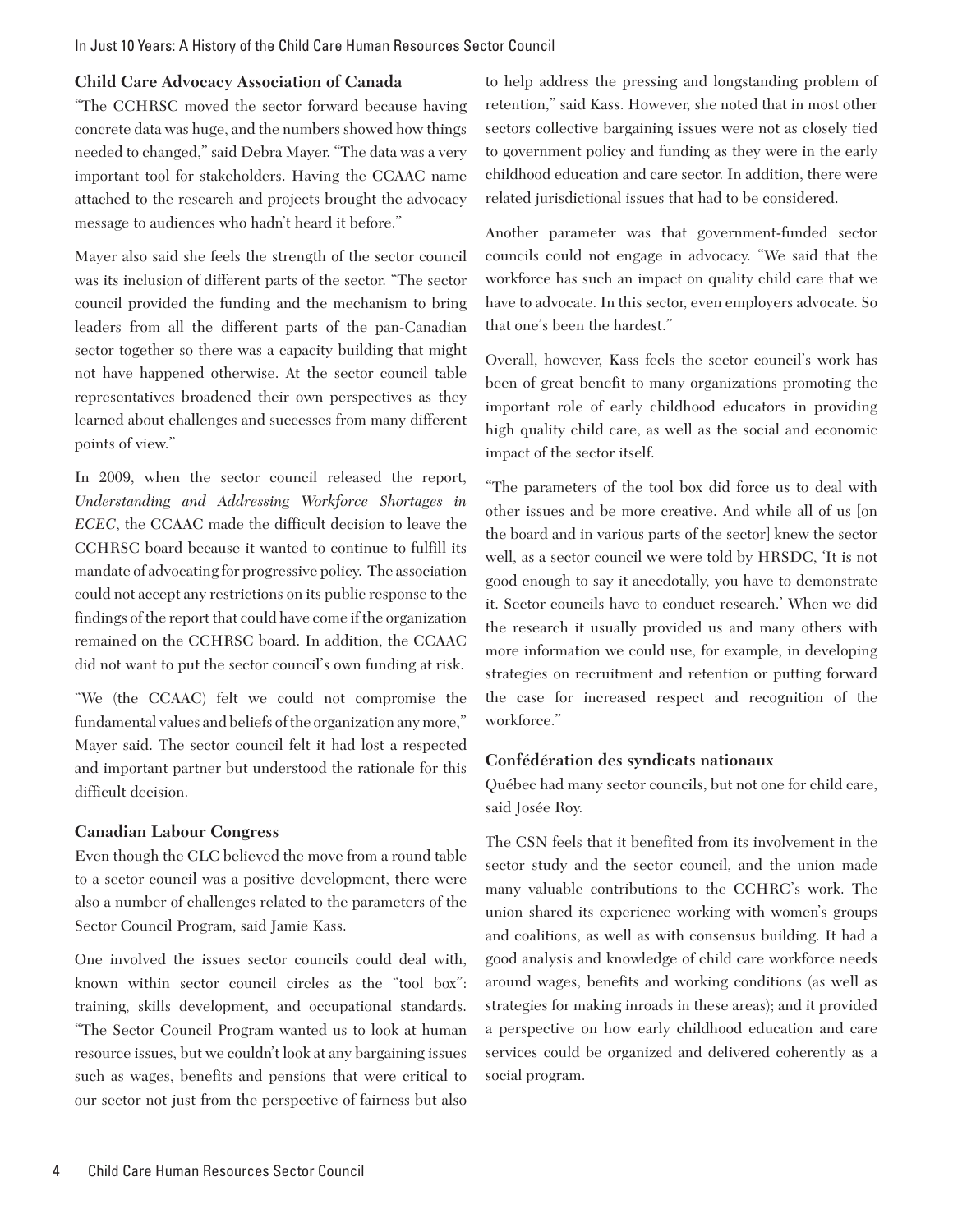When the CSN left the sector council in September 2008, the landscape had changed in both Canada and Québec. Roy said that by then the approach to child care in the rest of Canada was so different from Québec's that there was less and less mutual benefit to being involved.

The union was also devoting much of its time opposing threatened changes to the Québec child care system. "We had a lot of work to do to make sure we would not lose what we had gained. We had to decide where to put our energies so decided to put them in Québec."

## **A diverse, inclusive structure**

From its founding in 2003, the CCHRSC was dedicated to ensuring that its board reflected the rich diversity of the child care sector. The board was also committed to taking a collaborative approach to its work—not always easy given the different approaches of the various sectoral representatives at the table.

Anyone interested in being on the CCHRSC board as a director-at-large had to make an initial application. A nominating committee then carefully scrutinized and approved applications with the aim of ensuring the board would have representation from across Canada, postsecondary institutions and other parts of the sector, as well as representation stipulated by the structure outlined below.

CCHRSC Executive Director, Diana Carter, said that this commitment to diversity and a collaborative approach ensured the sector council always had a "highly functioning board of diverse and knowledgeable stakeholders who found common ground and worked by consensus."

Said Denise Gilbert, CCHRSC chair and Executive Director of Schoolhouse Playcare Centres: "There's been a common passion at the table and similar philosophical views that allowed us to work through issues in way that's respectful and understanding."

The original structure of the board comprised 18 to 20 members:

- 12 organizational directors:
	- Three representatives from the Child Care Advocacy Association of Canada.
	- Three representatives from the Canadian Child Care Federation.
- Six representatives from the major labour organizations representing child care workers: two from the Canadian Union of Public Employees, two from the Confédération des syndicats nationaux and two from the National Union of Public and General Employees.
- Six to eight directors-at-large, including one ex-officio director representing the child care programs of provincial and territorial governments.

An executive committee guided the sector council's work between board meetings. Elected by the board of directors, it included equal representation from child care organizations, labour organizations and directors-at-large. An unusual board structure, it often took some getting used to for new CCHRSC board members.

"When I first came on as a director-at-large I felt that sometimes the organizational voices were stronger but over time I learned to appreciate the value those organizations brought in terms of the reach they have," said Gilbert. "When I look at it from that perspective, as a single employer I was able to reach out to my local networks but that's not as farreaching. Both perspectives are critical."

In 2010, as a result of the change in organizational representation, a governance review was conducted that recommended a different board composition.

"Our recent shift in terms of representation was at the recommendation of the department [HRSDC] to have an even split between employers and other types of people from the sector," Carter said. The 2011-2012 board had 14 members, and half were employers.

# **Fundamentals: the sector studies**

The first sector study, *Our Child Care Workforce: From Recognition to Remun*eration, was groundbreaking in at least two critical ways. It was the first sector study to focus on the people who work in early learning and child care. And it was guided by a 34-member steering committee representing all of the child care constituencies: from regulated centre-based and family home child care, to school age child care, resource centres, and informal, unregulated child care. The steering committee also included representatives from labour, postsecondary institutions and government.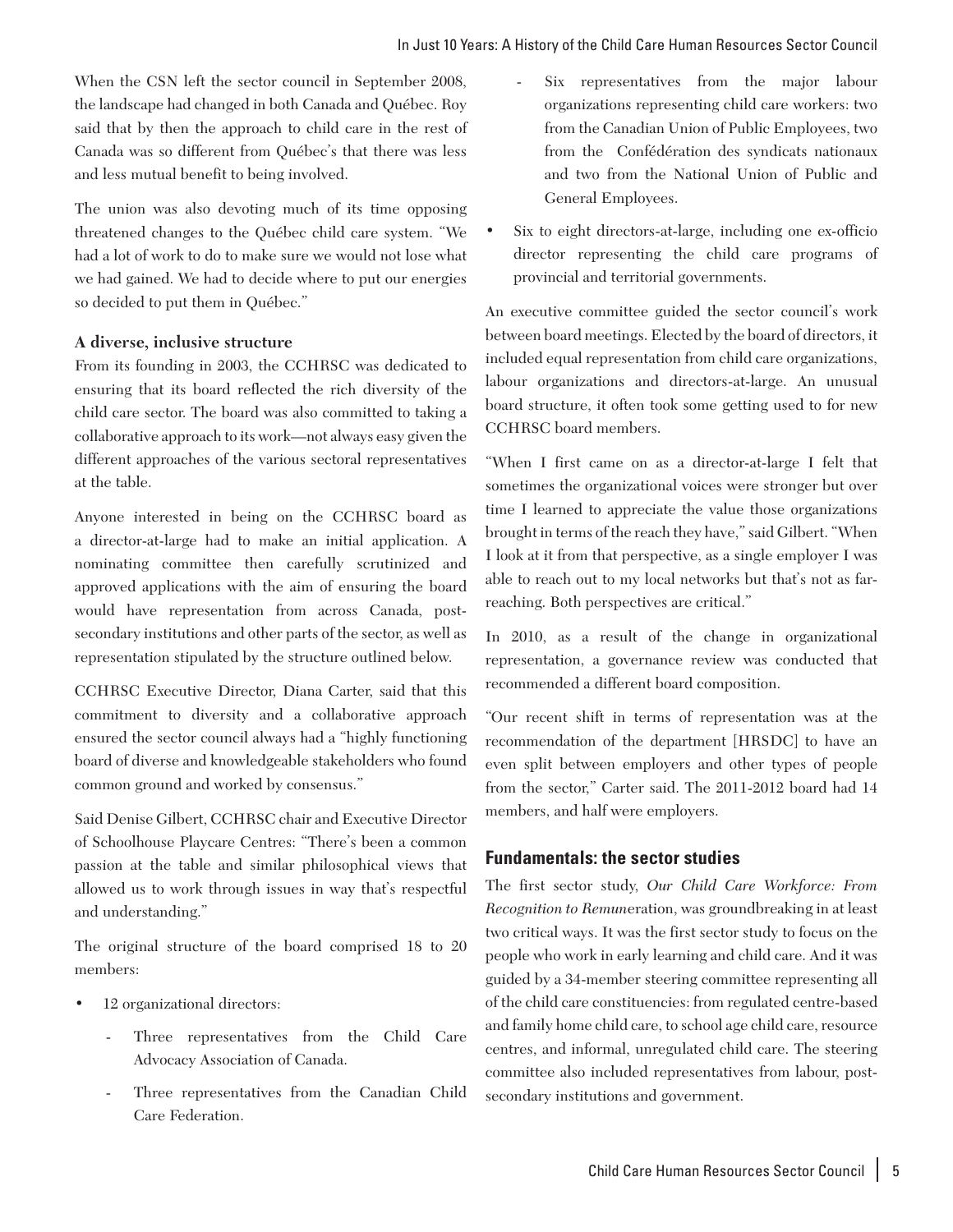#### In Just 10 Years: A History of the Child Care Human Resources Sector Council

The sector's diversity (often referred to as a patchwork) was also about the different ways child care was funded and delivered, as well as the language used to designate various services and providers in the jurisdictions across Canada.

"You can imagine what it was like to get everybody on board," said Jane Beach, one of the researchers for the study, who went on to do many other sector council projects. "It was the first time focusing on the workforce in this way. Because of the large steering committee and the different perspectives around the table, reaching agreement on priorities was a challenge since people and groups had different approaches and priorities."

The study was released in 1998 during the same period as another major study on funding, wages and working conditions in the sector, *You Bet I Care!,* was being undertaken. The two studies reinforced and complemented each other, and brought the child care workforce to the forefront and into the consciousness of the media and the public as never before.

*Our Child Care Workforce* highlighted the size of the sector for the first time. It became known that an estimated more than 300,000 providers working in child care, and that it was the  $9<sup>th</sup>$  largest occupational group predominantly consisting of women.

"It was the first time looking at the broad workforce as a sector," said Beach. "We knew that issues such as an aging population, workforce shortages and gaps in skills were issues for many other occupations, but the data from the sector study demonstrated clearly just how relevant these issues were to the child care sector."

The study also marked the first time the sector began to use labour market information and language that "has helped us be more professional as an occupation," Beach said.

Its 23 recommendations were grouped into five areas: public policy, legislation and funding; infrastructure; wages, benefits and working conditions; training and education; and research. Much emphasis was placed on the need for policy leadership from governments, as well as sufficient funding to ensure "affordable, accessible quality care and the value of a well-paid, competent and stable workforce."

The study provided a new and deeper understanding of the sector, emphasized issues that had long existed but were now given more focus and backed by credible research, provided a basis for a future research agenda, and led to the implementation of a major recommendation in the study: the establishment of the sector council.

## **The second study learns from the first**

Fast forward six years later to November 2002, and a sector study update project had just received HRSDC departmental approval. By that time the 15-member Child Care Human Resources Round Table had been in existence for two and a half years and was set to become a sector council in a year.

The updated sector study, *Working for Change: Canada's Child Care Workforce*, was launched in 2004 at a national child care conference in Winnipeg, just as bilateral child care agreements were being negotiated between the federal and provincial/ territorial governments. Its major – and sobering – finding was that only half of early childhood education graduates were still working in the sector after graduating. "Our report is very timely," said Joanne Morris, sector council chair at the time. "As the federal government starts to move on its commitment to a national child care program, it will be even more urgent to find ways to guarantee a skilled, sustainable workforce to provide high quality child care services."

The study proposed eight recommendations to give the sector council a basis for developing a concrete plan to ensure skilled and qualified people enter and remain in the child care workforce. The recommendations included the need for coherent public policy and adequate funding for child care, promoting increased pay and benefits for the workforce, developing a recruitment and retention strategy, improving leadership practices, and fostering partnerships with the education and research communities, government departments and related services.

"Based on the study recommendations and the additional related reports that were produced, we developed a strategy that laid out the different types of projects that needed to be undertaken," said CCHRSC executive director, Diana Carter. "Today, I think it speaks volumes that there was a long list of projects/initiatives that needed to be tackled and we accomplished it."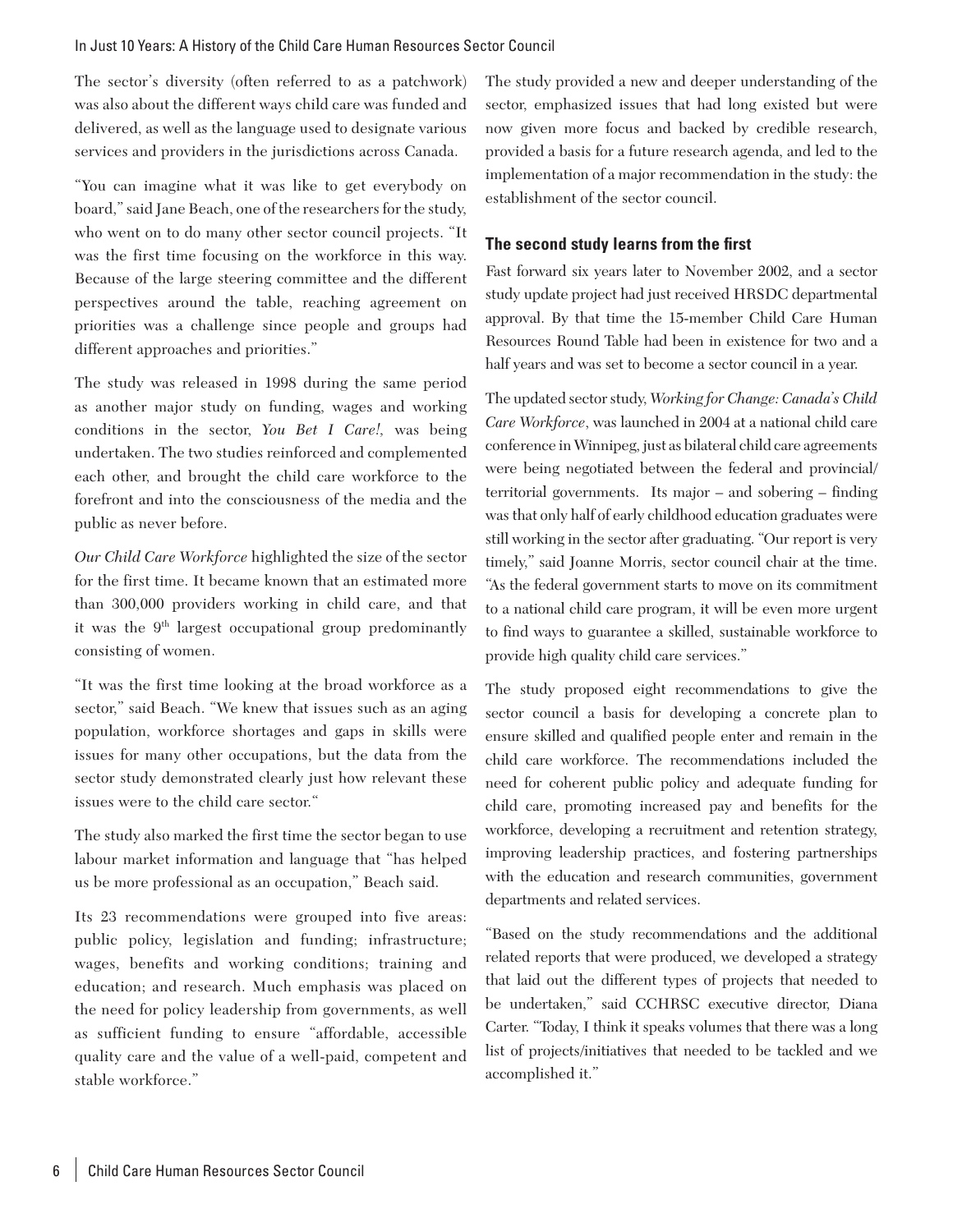#### **Reaching consensus in diversity**

The sector council always prided itself on the process of consensus that its board members used to make decisions, especially since members came from various parts of the sector and often had different perspectives. This process was so successful that board members could only remember a few times when consensus was not reached and counting votes was required.

"We've had a highly functioning board of diverse stakeholders who have been able to find common ground," said Diana Carter, CCHRSC executive director.

The ability to find this common ground was a long time in the making, and much of the foundation was laid during the early days before the formation of the CCHRSC. To get the work done, the sector study steering committee (1996-1998), the transition committee (1998-2000) and the round table (2000-2003) dealt with issues that could sometimes be very contentious. These early days provided many challenges and lessons in consensus building.

The sector study steering committee was "huge", said Joanne Morris, former CCHRSC board chair. "We did not know how a sector study was to be conducted. We didn't work together easily and there were significant tensions."

The tensions existed between organizations and constituencies, and around different philosophies, ways of working, and priorities. A major issue was defining the sector.

Where did caregivers in unregulated family child care fit since by nature they were difficult to reach, had no formal requirements, and were not organized? "Everyone was willing to consider regulated family child care and centrebased care, but there was a hard tension around unregulated care and the whole thing almost broke down after awhile," said CCHRSC board member, Jamie Kass.

During this period, HRSDC funded the CCCF to do a survey of the informal sector, but the steering committee did not condone it because it felt the survey could not be representative. Eventually, the focus of the sector council's work did not include the unregulated sector.

The chair of the steering committee, the transition committee, and later the round table was Gyda Chud, now retired Dean

of Continuing Studies at Vancouver Community College and a former instructor for 35 years in the college's early childhood program. "The chairing role was probably one of the most challenging in my life," she said. "I tried to bring to it the best of early childhood values and practices and that really guided me: a lot of good listening, respect, openness to diversity, thoughtfulness in response and a lot of time creating some 'classroom rules'—how we would interact with each other in the most respectful way we could. Those ideas of collaboration and diversity were how I tried to think about my role when I was on a break or going to sleep thinking about how we could work through a specific issue."

The need to focus on HR issues was another challenge for steering committee members. "We always tried to solve all of the issues in the sector and some of the tension was due to this," said Morris. "People could not confine their comments. We wanted to deal with profit versus non-profit or universality, and regulated versus unregulated—many oppositional topics instead of what are some common goals and issues we can focus on."

After the sector study was released in 1998, the transition committee was set up to explore the feasibility of establishing a sector council. (The committee eventually recommended a round table instead, since at that time a key criteria for sector councils was that they become self-sufficient within six years.) The committee was known as the Group of 11 and consisted of representatives of the CCCF, CCAAC, the CLC and the CSN, as well as other members who brought with them the perspectives of centre-based and home care, informal care, training institutions and government.

There were differing approaches between the Canadian Child Care Federation, whose focus was quality, education, staff training and bringing together provincial child care associations, and the Child Care Advocacy Association of Canada, which advocated for a universal child care program and public funding. Moreover, the two national organizations initially had questions about whether a sectoral body would do some of the work they were mandated to do, and worried about increased competition for funding from the same pot.

There were also different views on how central a position labour should occupy on a sectoral body.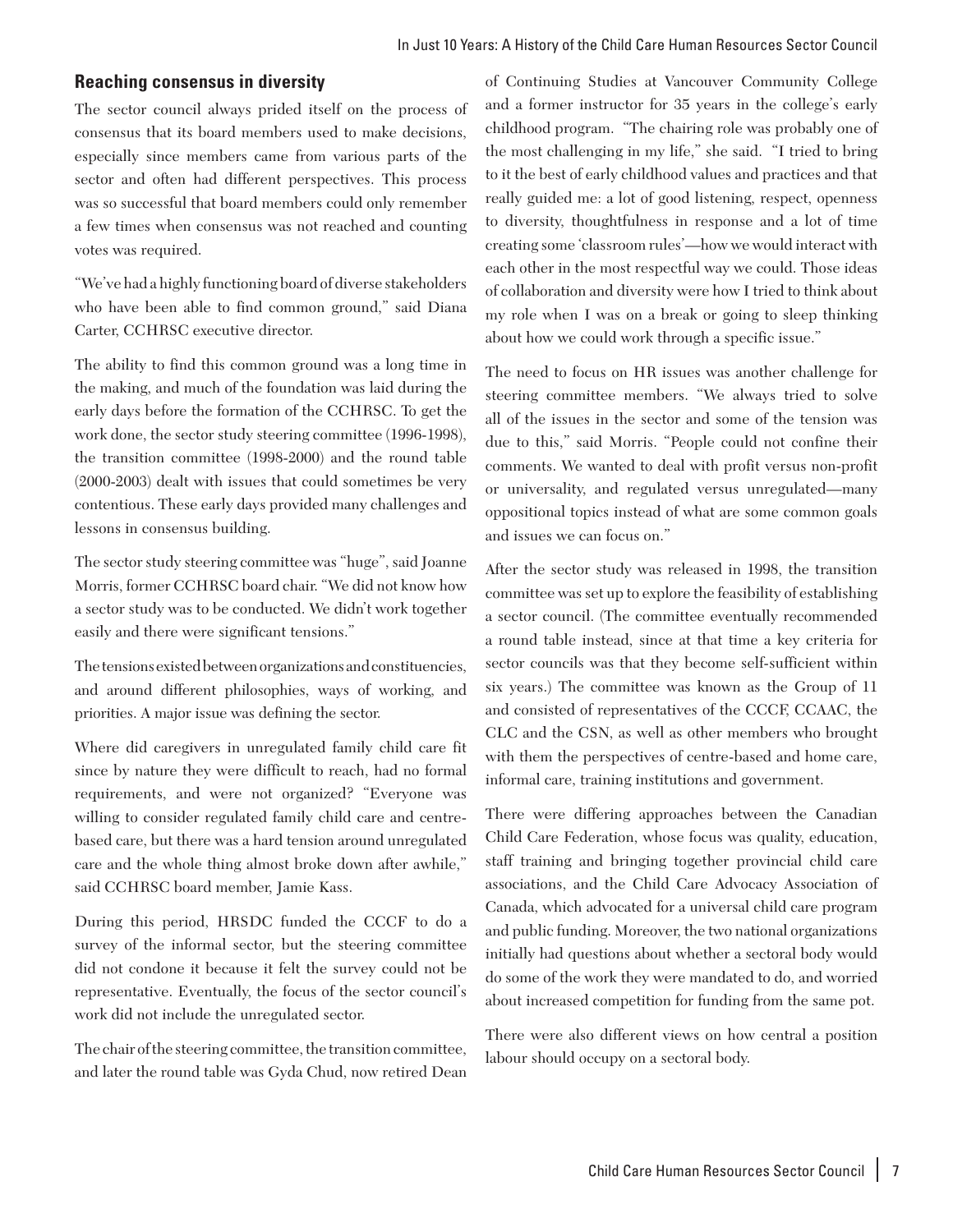Less controversial was the eventual discussion around including the for-profit sector on the sector council board. "The for-profit sector didn't have an organizational or structural base to represent it [nationally]," said Chud. "So the decision we made was that we wouldn't focus on involvement based on a board seat at the table, but would include the sector when we undertook projects because our research needed to be as inclusive as possible."

Even though there were many difficult discussions, the people around all of these tables never completely lost their focus. They were committed and knew that if they could make it work they could make a difference for child care.

"The whole period around forming a sectoral body is a testament to the extreme professionalism and respectful attitude that all the players had," said Flanagan. "It was not about organizations competing with each other or individual personalities but moving forward with a common goal and vision."

And all of the hard work paid off. Chud said one of the early achievements of the round table and later the sector council was that they succeeded for the first time in bringing together the perspectives of the child care organizations to one table—labour, the Québec perspective through the CSN, the federation, and the advocacy association. "That had never happened in any formalized way so this was a huge success that has had a lasting impact."

There was also an up side to all of the debates.

"I also think we enjoyed the discussion," said Kass, "People always say, 'You're all so passionate about it.' We took a lot of time to talk things through and it was very respectful. It could be emotional, but it wasn't nasty."

Kass said Chud and Morris had the ability to straddle the tensions so that eventual consensus could be reached. "In their guts, Gyda and Joanne believed in good public policy and had wonderful skills."

Later council board members became very practised at voicing their individual views and listening to the views of others in a way that moved the discussion forward, towards a consensus position.

"I think we've learned to feel good about having those views all on the table and that is something we've worked on," said CCHRSC Chair, Denise Gilbert. "It can be tough and that being said our ability to work together comes from all of us having core philosophical beliefs about child care."

The board discussions also presented a space for innovation and new ideas to surface.

"This is where creativity can happen," said Carter. "Different opinions are very healthy. Otherwise, if we have a singular way of doing things it can become one dimensional. It has been great to see that diversity across Canada on the board, and to see how people find places in the work of the sector council that resonate for them. This is not accidental because the makeup of the sector council's board represents different perspectives and types of organizations. It's resulted in a rich fabric where different ideas and thinking come together and form basis of a strategy or tool."

# **Affecting child care policy**

There are many ways the sector council made a difference, but one of the most important was its impact on provincialterritorial child care policy dating back to the time of the first sector study.

"Until the sector study, there was limited emphasis on human resource issues in the sector," said Kathleen Flanagan, former chair of the provincial-territorial directors of early childhood education and care, and now a researcher in early learning and child and family policy. "Prior to the sector study, discussions among provinces and territories focused on cost sharing, eligibility criteria for subsidies, access, and the introduction of operating grants. There was attention to staff qualifications, but limited awareness of the importance of human resource issues – and especially the links between wages, working conditions, and quality.

This all started to change as a body of evidence emerged linking staff qualifications to quality. Early on there was *Caring for A Living* (1991), then the sector study (1998) and *You Bet I Care!* (2000).

"But it was the round table and then the sector council that kept up that constant focus—that human resource issues need to be considered."

Flanagan was on the sector study steering committee when she was Director of the Children's Secretariat in PEI. She later became part of the round table, and then the first